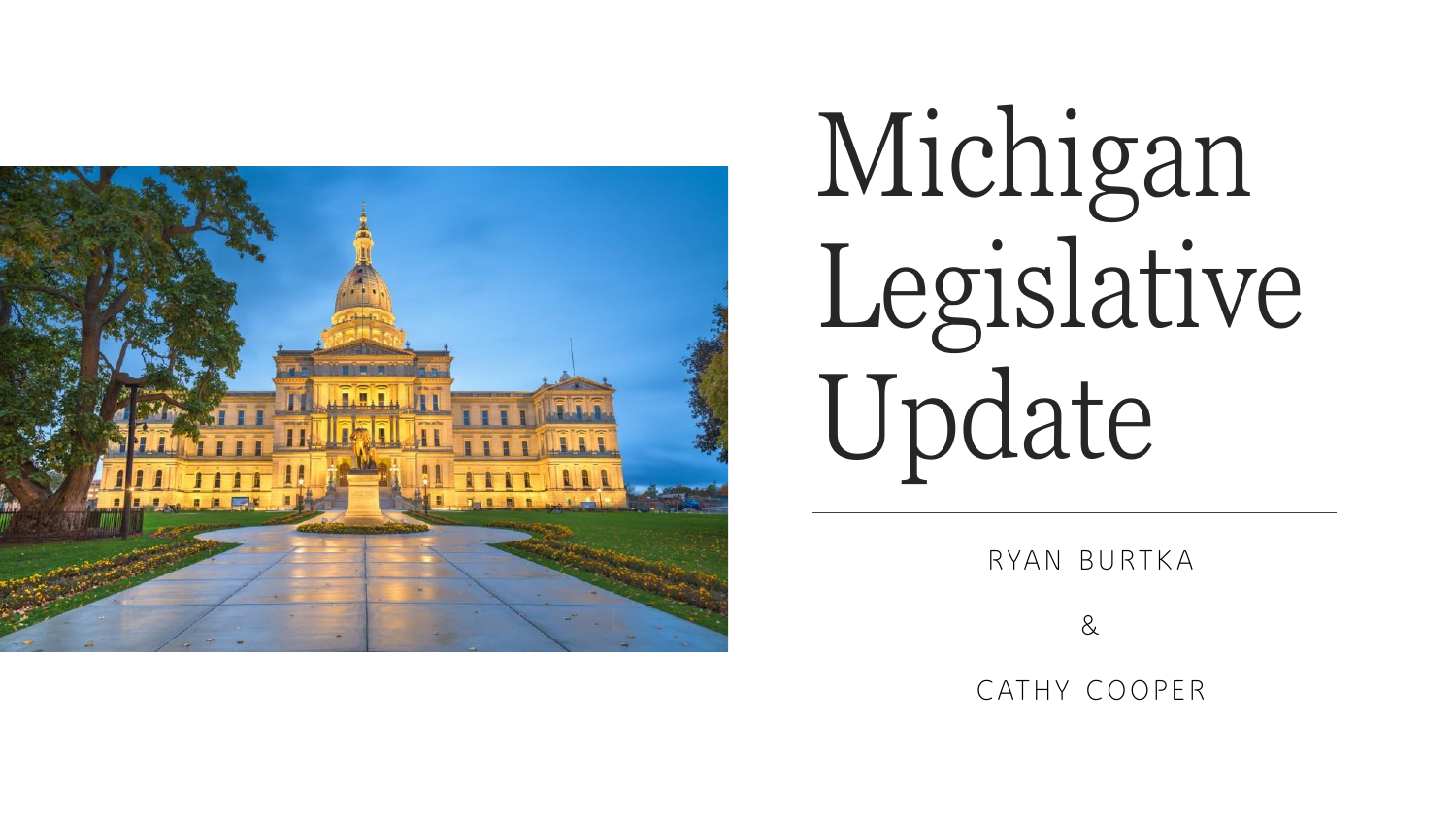# What will be covered today

### Recently passed legislation

PA 60 of 2022 (SB 247) on Prior Authorization Reform

PA 11 of 2022 (HB 4348) on Pharmacy Benefit Manager (PBM) Reform

#### Ongoing Legislation

HB 4347 on Pharmaceutical Price **Transparency** 

SB 889 to create a Drug Pricing Board

### Election Update

Michigan Statewide races for Governor, Secretary of State and Attorney General

State Senate Races

State House Races

State Wide Ballot Initiatives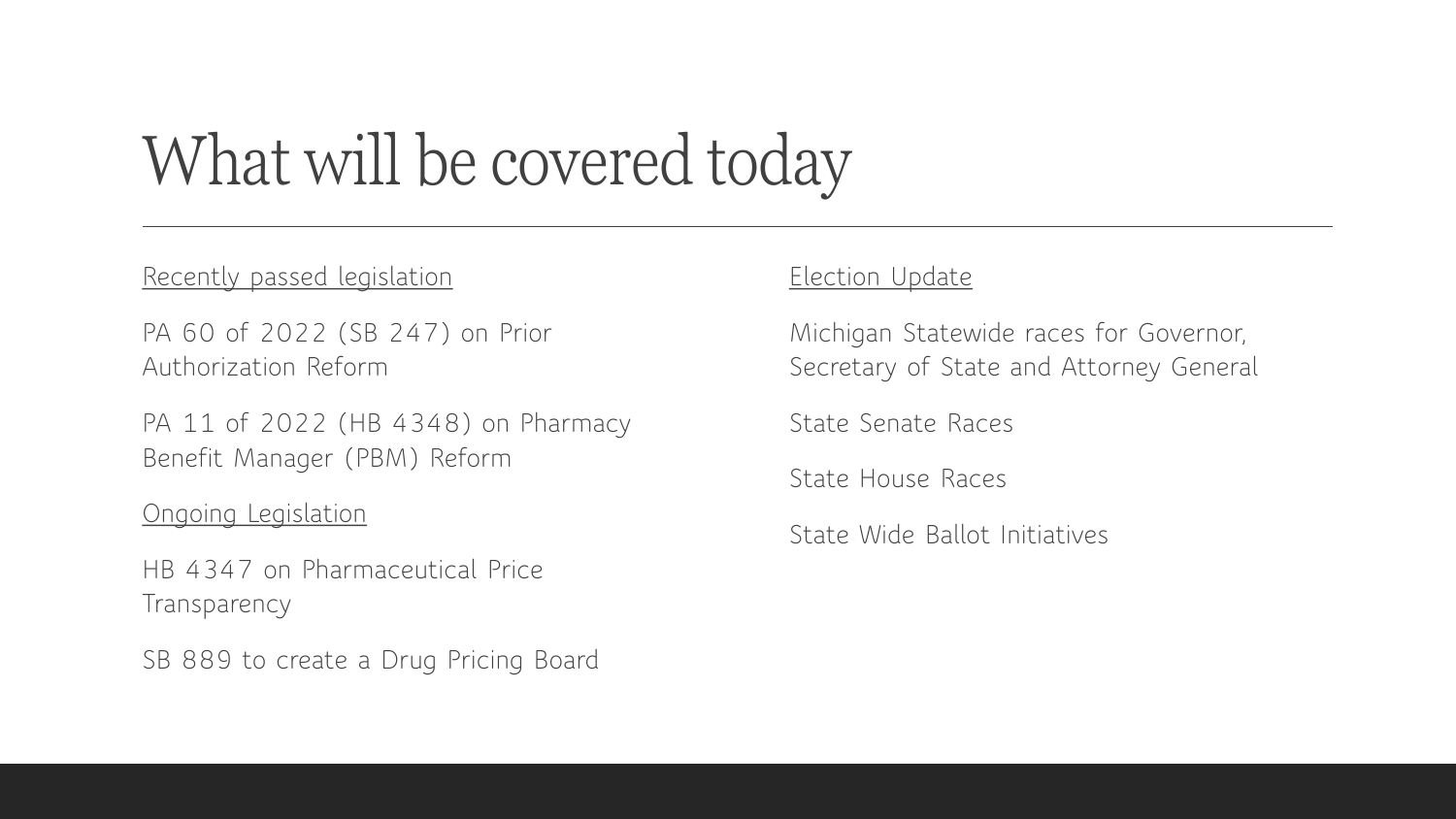# Prior Authorization Reform SB 247

Passed with near unanimous support in both the Michigan House and Senate the bill was signed into law in April of 2022. Many of the provisions will have delayed implementation dates.

- •Requires carriers to put prior authorization requirements and what benefits are subject to prior authorization publicly available on the their website by June 2023
- •Prior Authorization criteria must now be based on peer-reviewed clinical recommendations, include input from physician specialty organizations and be updated annually.
- •Carriers must notify providers of changes in prior authorization procedures (60 days for procedures, 45 days for pharmacy benefits)
- •Between June 2023 and May 2024, a carrier has 9 calendar days to respond to a prior auth request. After May 2024 a carrier has 7 calendar days. After June 2023, carrier has 72 hours to respond if a request is marked urgent.
- •Starting June 2023, DIFS will aggregate data on prior authorization requests and denials across the health insurance industry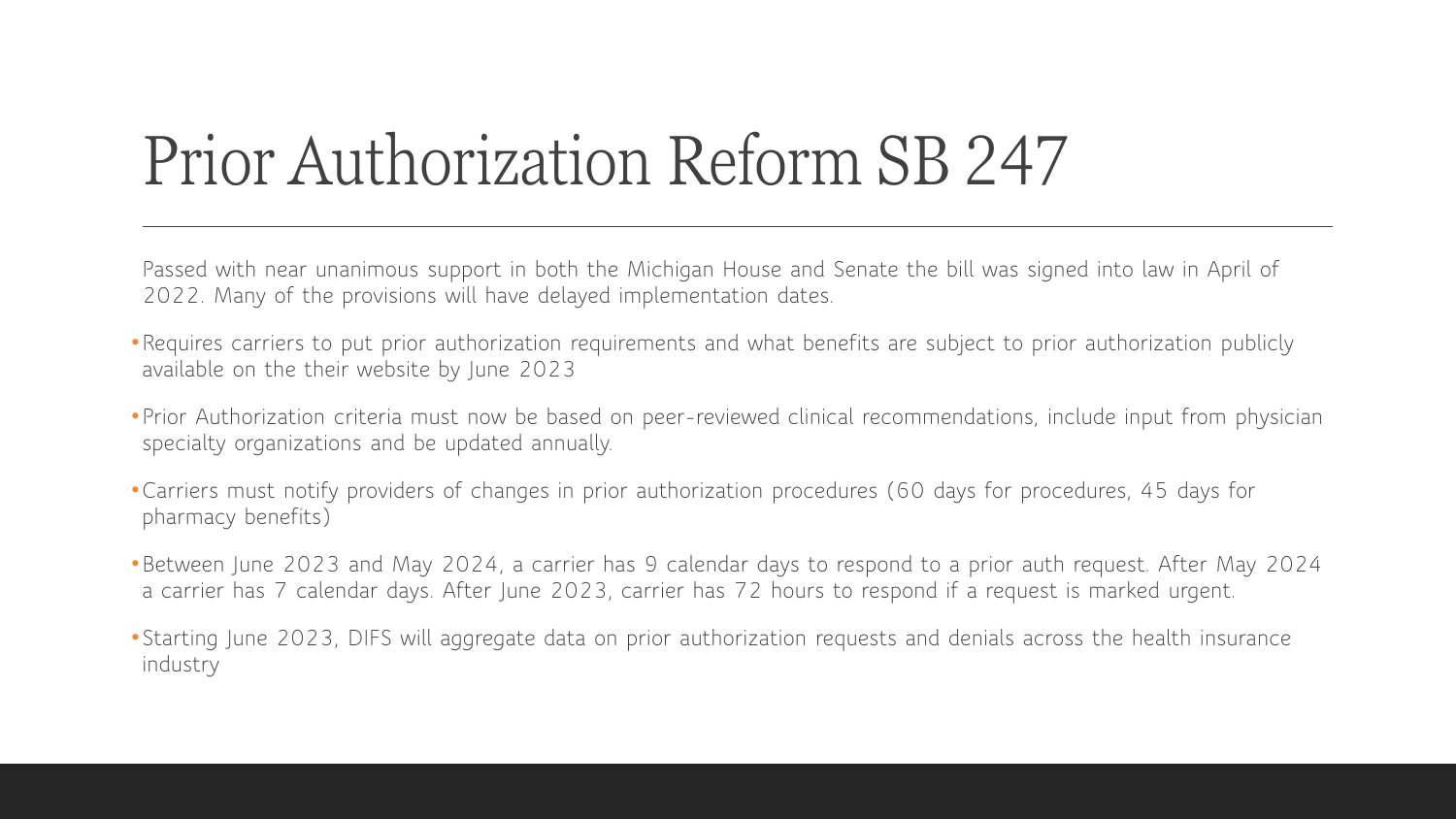### PBM Reform HB 4348

After moving quickly through the House in early 2021, the Senate took months working through this bill before finally passing it unanimously. Most provisions in the bill will take effect Jan 1, 2024.

- •Requires licensure of PBMs in Michigan under DIFS including basic financial disclosure and retail pharmacy network adequacy.
- •Prohibits a PBM from conducting spread pricing.
- •Prohibits a PBM from charging electronic fees to adjudicate or process a claim.
- •Prohibits a PBM from steering to a subsidiary retail pharmacy.
- •Reforms pharmacy audit procedures to make them more friendly to small businesses.
- •Allows for pharmacies to appeal MAC (maximum allowable cost) pricing to ensure reimbursement is at least equal to the cost of the prescription.
- •Increases transparency with reporting requirements to DIFS.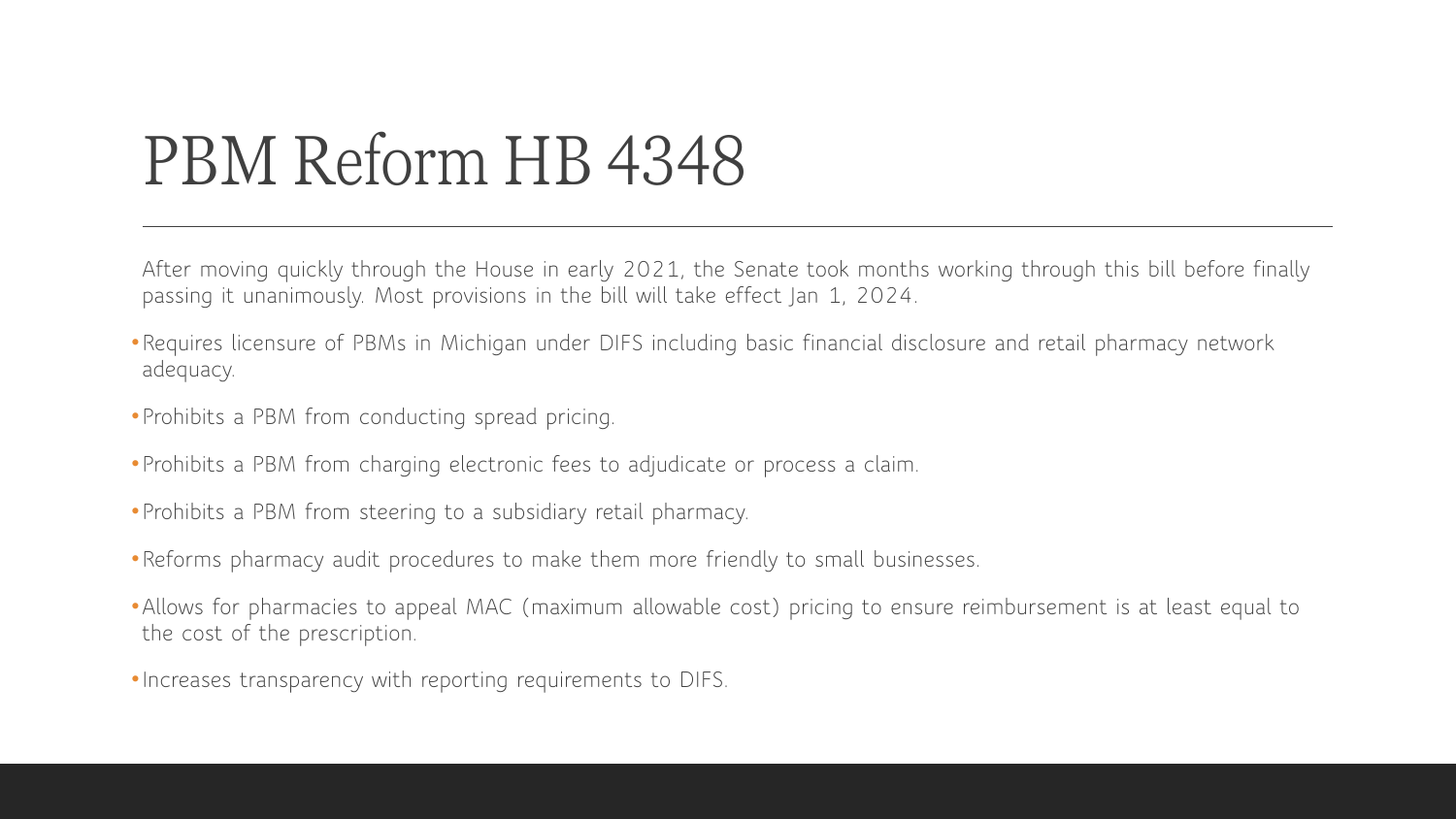### Pharmaceutical Price Transparency HB 4347

Originally tie-barred to 4348, this bill still sits in the Senate Health Policy Committee unlikely to pass this session.

- •Require pharmaceutical manufacturers to report to DIFS if the acquisition wholesale cost of drug went up 15% in a year or 40% over 3 years.
- •Requires reporting when a new drug exceeds the Medicare Part D cost threshold and is not considered a breakthrough treatment.
- •Manufacturers would face fines of \$100k per month for non-reporting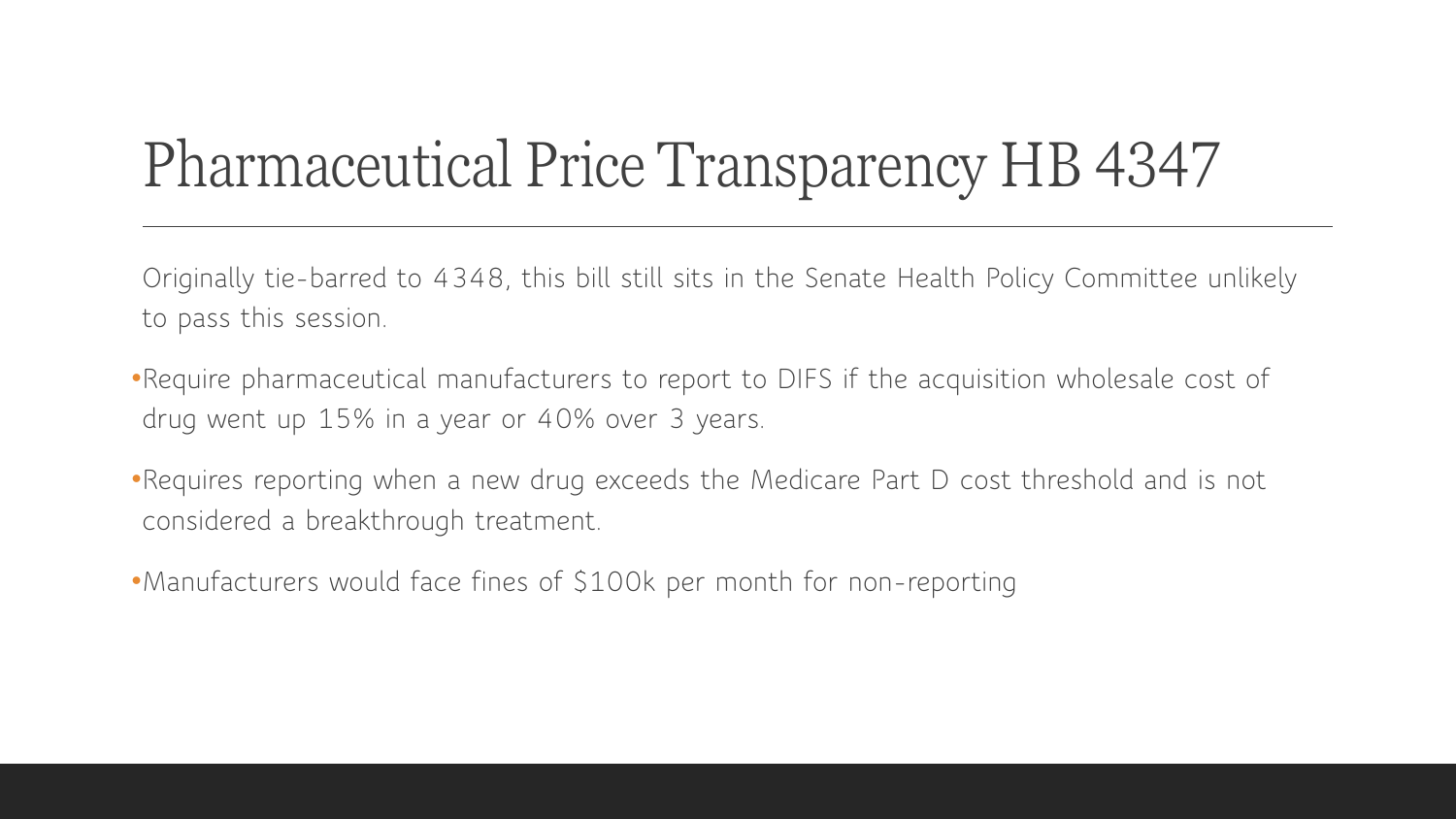# Pharmacy Pricing Board SB 889

Introduced by Senator Winnie Brinks, this bill is modeled after Colorado legislation to set up an independent pricing board with DHHS.

- •Creates a 5 member Board, appointed by the Governor, as well as a 21 member Drug Advisory Council with a broad base of members to assist the Board.
- •The Board, with the assistance of the Council, will identify high cost drugs, drugs that have high cost compared to other therapeutic equivalents, and drugs whose cost poses significant barriers to patients.
- •Upon review of a drug that meets that criteria, the Board may set an upper payment limit for Michigan patients.
- •The Board would issue an annual report on drug pricing trends, drugs subject to review and make other suggestions to keep down the cost of drugs.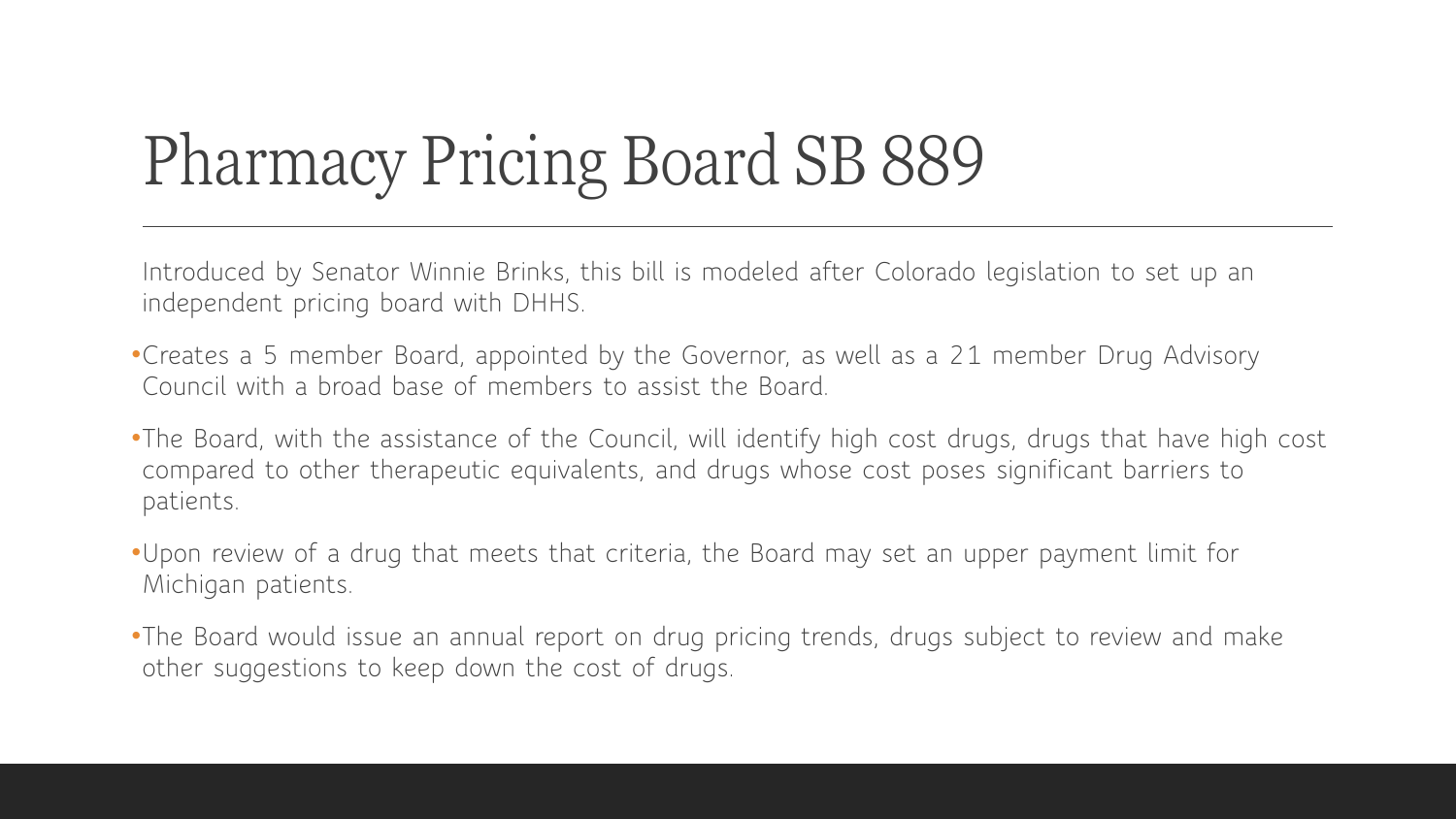# Michigan Gubernatorial Race

DEMOCRATS

Gretchen Whitmer

Nearly \$10 million dollars in the bank and is considered a rising star in the national Democratic politics.

REPUBLICANS

•There's 10 of them running in the primary.

•Board of Canvassers meeting May 26<sup>th</sup>

•Waiting on Trump endorsement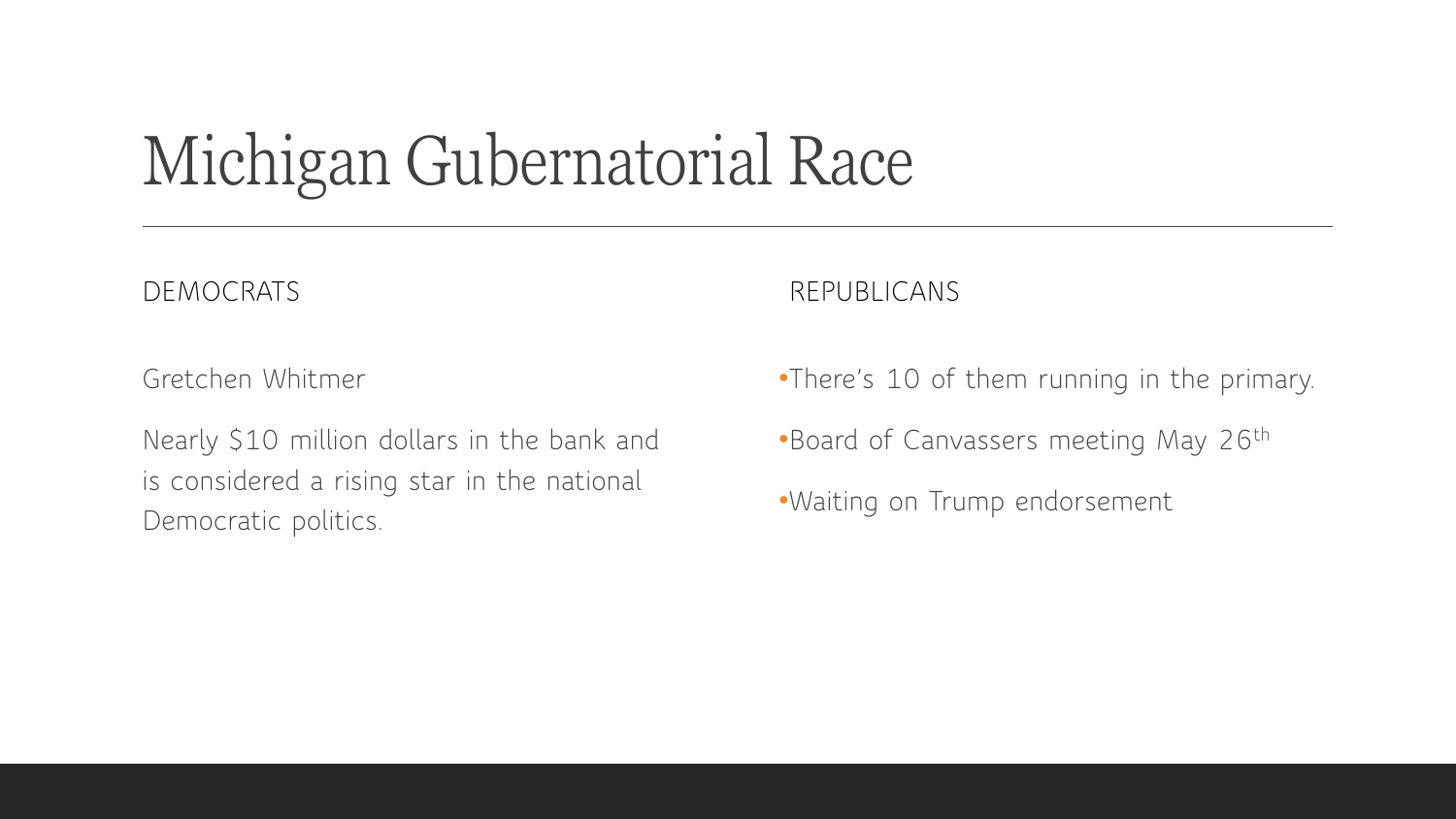### Michigan Attorney General Race

### DEMOCRATS

Dana Nessel

While her fundraising numbers are not impressive she hasn't made too many mistakes.

REPUBLICANS

Matt DePerno

Won a highly contested GOP convention against former speaker and AG candidate Tom Leonard.

Toured the state raising money on election fraud claims.

Endorsed by Donald Trump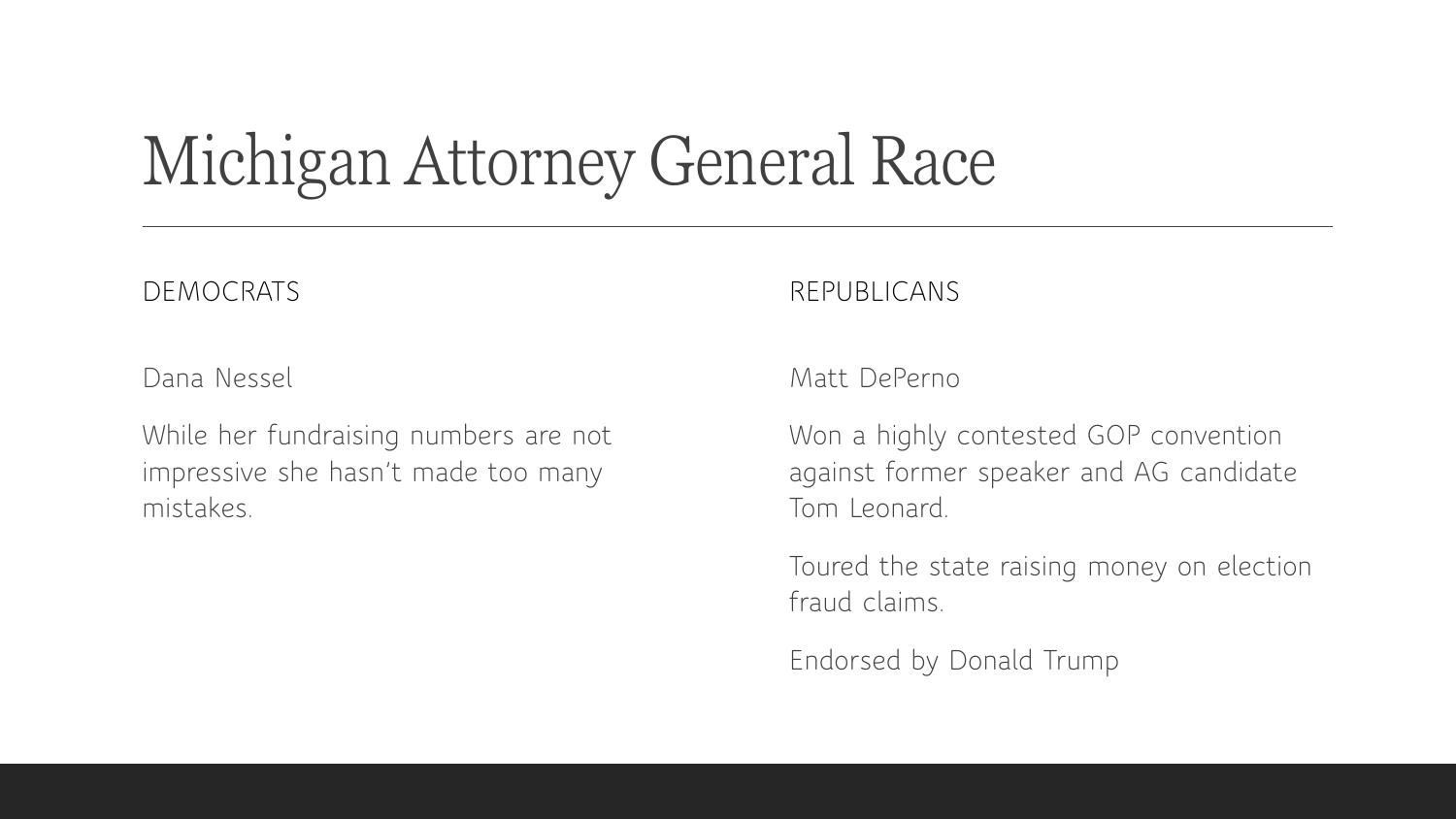# Michigan Secretary of State

### DEMOCRATS

Jocelyn Benson

Weakest of the 3 Democratic state wide candidates, Republicans have been unable to exploit long SOS wait times or election vulnerability.

#### REPUBLICANS

Kristina Karamo

Early GOP frontrunner who locked up Trump endorsement.

Considered a fringe candidate who has made public statements the 2020 election was stolen.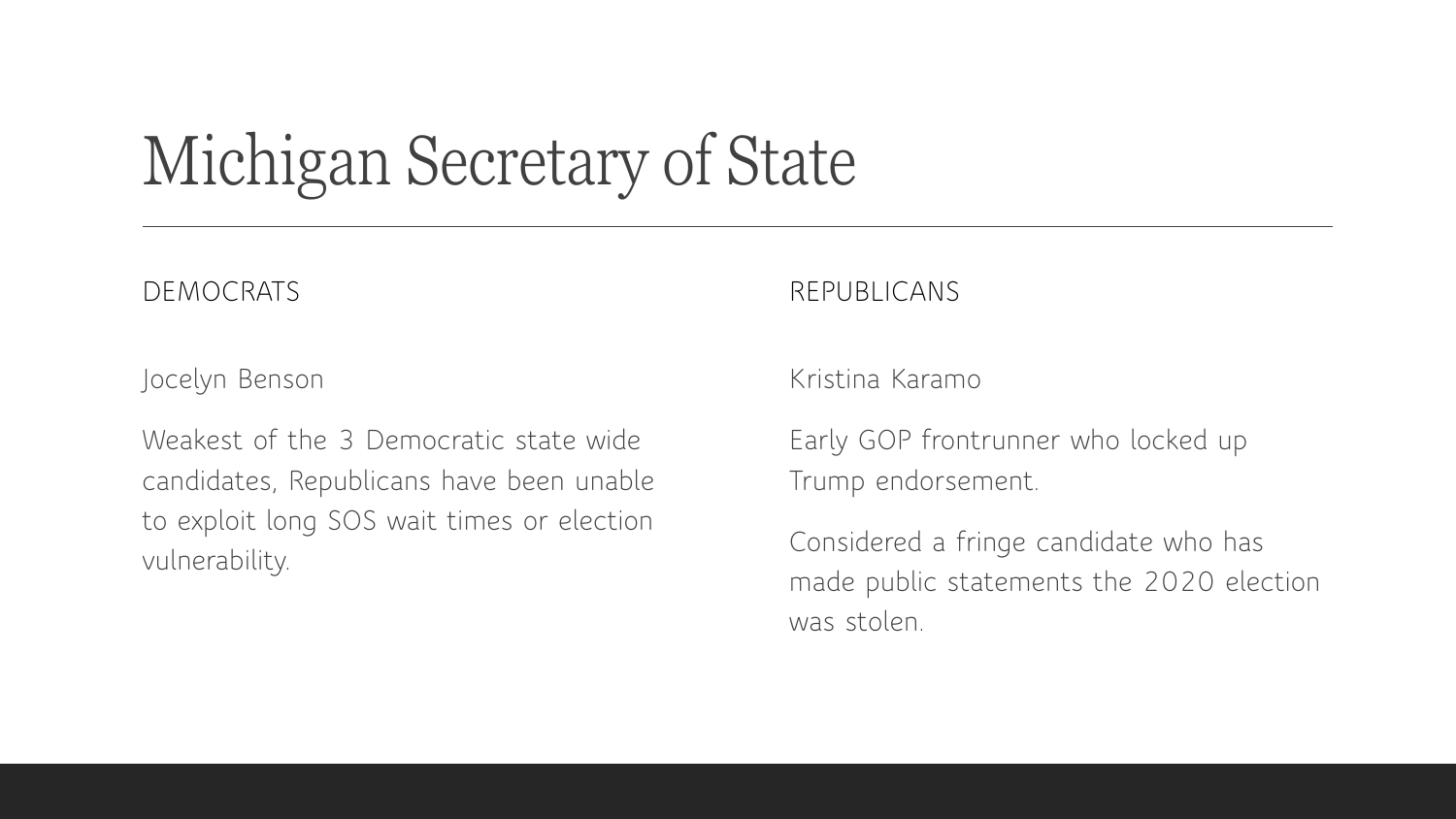### Michigan Senate

#### DEMOCRATS

Redistricting has put many new seats into play as the GOP has controlled the Michigan Senate since the 1980's.

Leadership race between Winnie Brinks, Sylvia Santana and Stephanie Chang.

More returning members due to term limits

#### REPUBLICANS

Hold 2 to 1 fundraising advantage.

Aric Nesbitt is the next anointed leader.

Key Races: Hertel v Hornberger, Sabo v Bumstead, Kuppa v Webber, LaGrand v Huizenga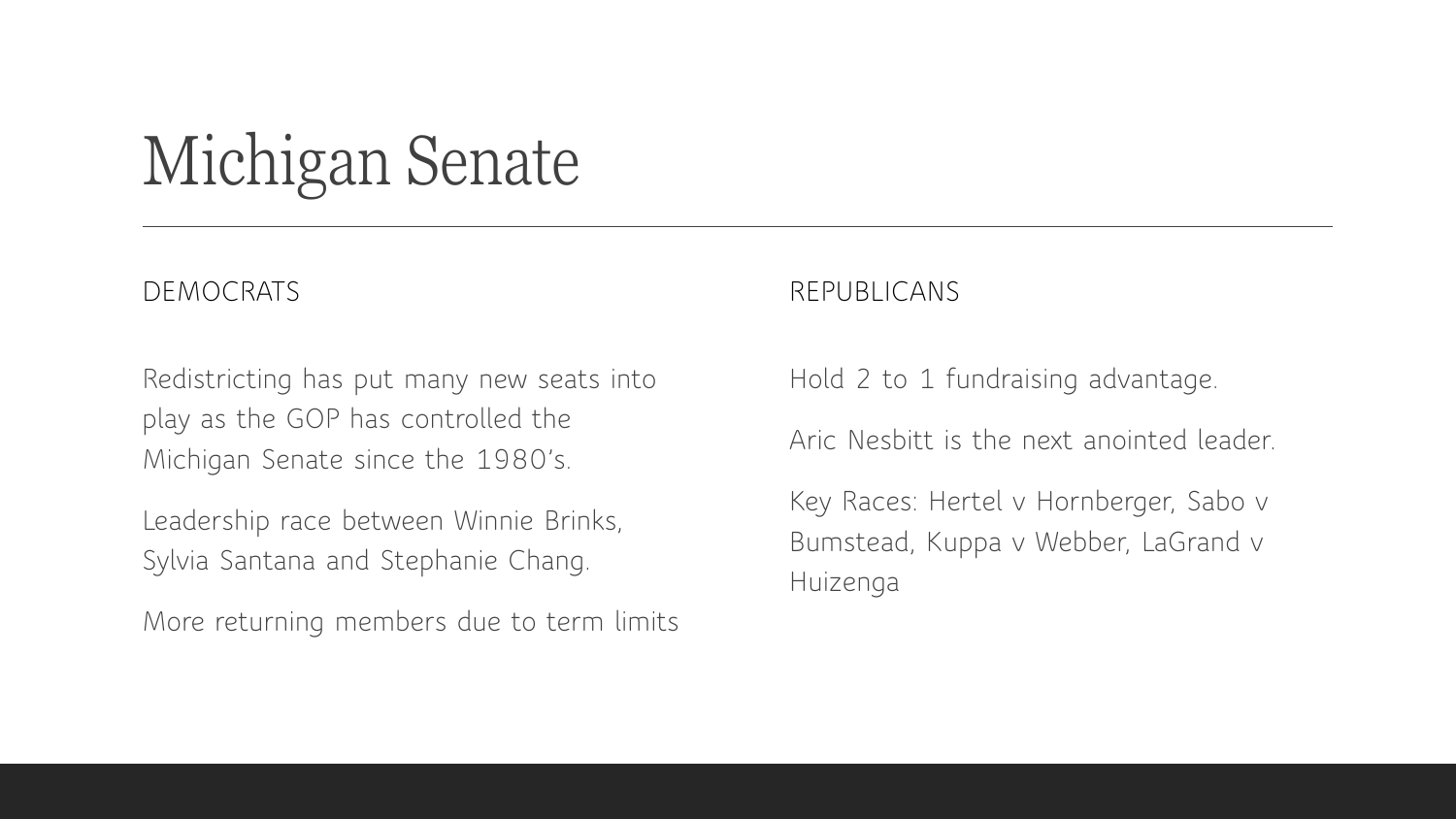# Michigan House

### DEMOCRATS

Joe Tate likely next leader

Have not controlled the chamber since 2008-2010.

Carol Glanville and the RJ Regan controversy

#### REPUBLICANS

Hold a sizable fundraising advantage

Matt Hall likely next leader.

Matt Maddock has actively recruited candidates to primary sitting members